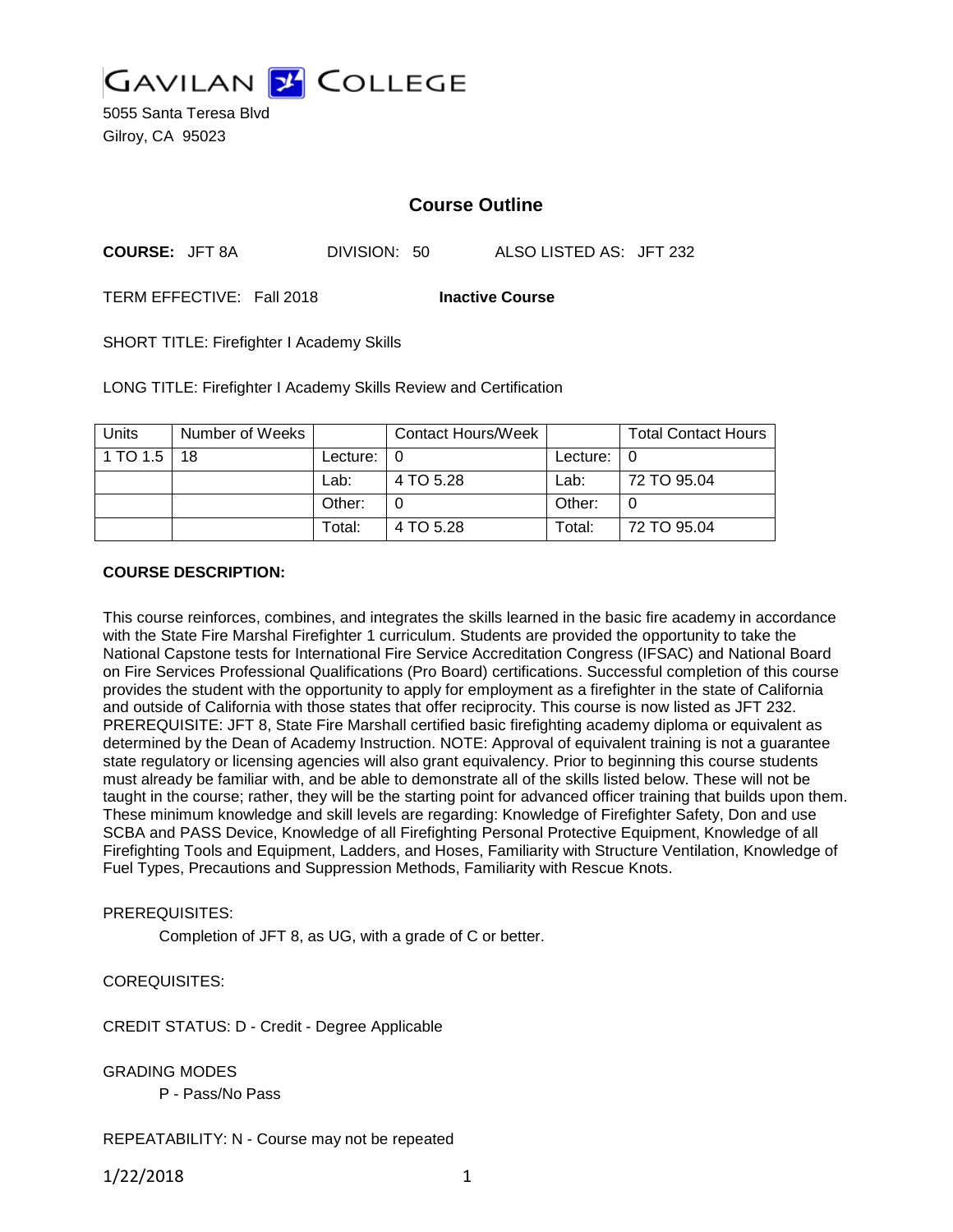### SCHEDULE TYPES:

04 - Laboratory/Studio/Activity

### **STUDENT LEARNING OUTCOMES:**

1. Demonstrate proper usage and preparation of Self Contained Breathing Apparatus and structural personal protective equipment for reuse.

Measure of assessment: Skills Demonstration

Year assessed, or planned year of assessment: 2017

Semester: Fall

Institution Outcome Map: 2. Cognition, 3. Information Competency, 7. Content Specific

2. Demonstrate proper procedures for loading, deploying, and advancing an attack line and deploying portable water tanks and the equipment necessary to transfer water and draft from them Measure of assessment: Skills Demonstration

Year assessed, or planned year of assessment: 2017

Semester: Fall

Institution Outcome Map: 2. Cognition, 3. Information Competency, 7. Content Specific

3. Employ procedures to force entry through doors, windows, and walls using assorted methods and tools

Measure of assessment: Skills Demonstration

Year assessed, or planned year of assessment: Fall 2017

CONTENT, STUDENT PERFORMANCE OBJECTIVES, OUT-OF-CLASS ASSIGNMENTS

Inactive Course: 10/23/2017

(This course is now listed as JFT 232.)

- I. AHJ regulations
- A. CSFM/IFSAC Firefighter 1 certification process
- B. Paperwork requirements
- C. Summative exam procedures.
- II. Integration and performance of comprehensive firefighting knowledge and skills
- A. Fire department operations
- 1. Departmental documents
- 2. Standard or code materials
- 3. Radio procedures.
- B. Personal protective equipment
- C. SCBA
- D. Building construction and related hazards
- 1. Utilities
- 2. Forced entry
- 3. Victim search and rescue.
- E. Ropes and knots
- F. Hand and power tools
- G. Fire behavior
- H. Water supply systems
- I. Hose lays
- J. Fire department ground ladders
- K. Fire attack and ventilation
- 1. Structure fires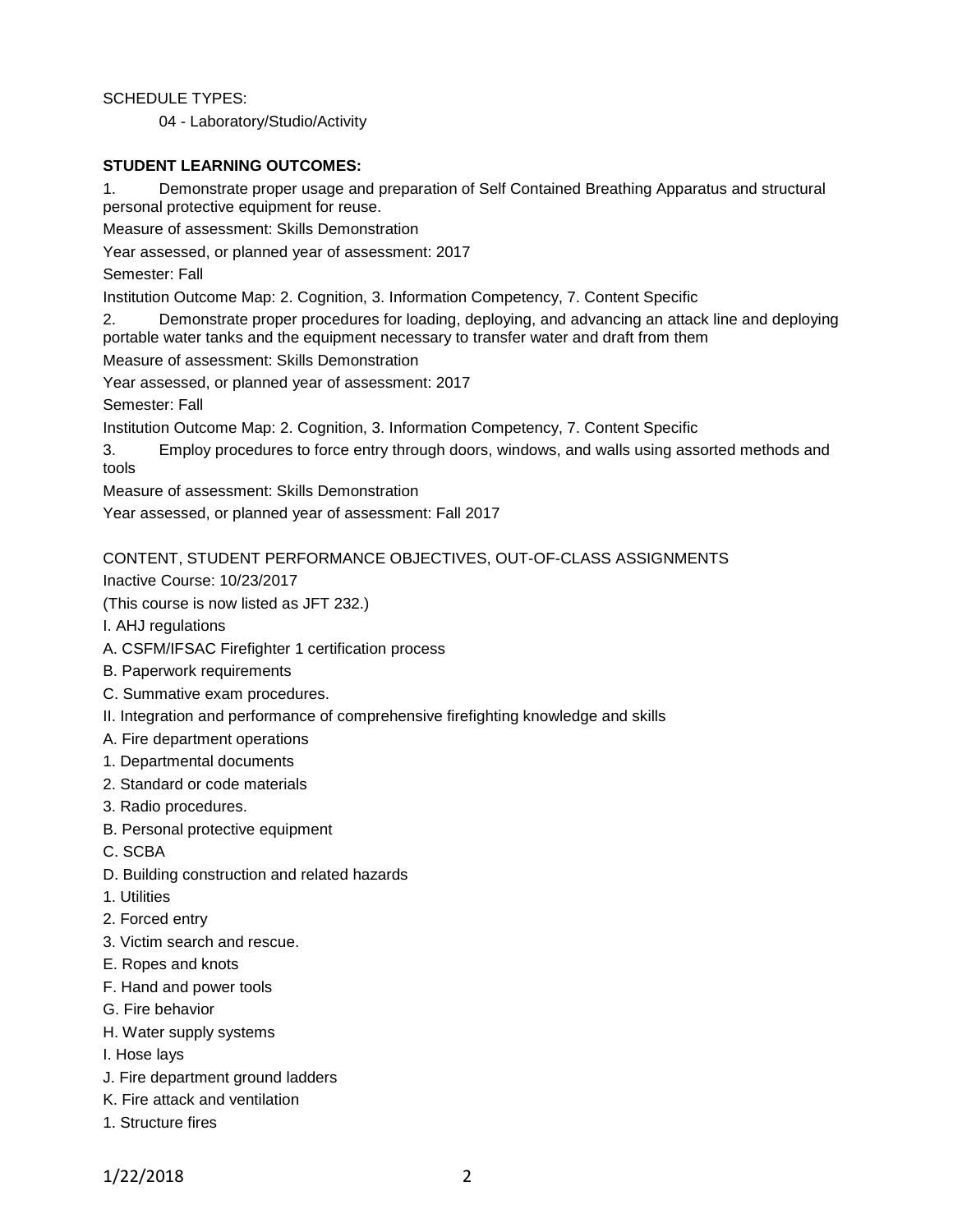- 2. Vehicle fires.
- L. Property conservation and overhaul
- 1. Charred material removal
- 2. Area of origin protection
- M. Firefighter safety and survival
- 1. Hazardous area exit
- 2. Safe havens

## **METHODS OF INSTRUCTION:**

Skills Demonstration, Class activities, Scenario Training, Lab

### **METHODS OF EVALUATION:**

Skill demonstrations Percent of total grade: 60.00 % Students will perform manipulative skills in accordance with the California State Fire Marshal approved skill sheets Objective examinations Percent of total grade: 40.00 % Successfully completing the California State Fire Marshal Written Examination

### **REPRESENTATIVE TEXTBOOKS:**

Required: International Fire Service Training Association (IFSTA). Essentials of Fire Fighting and Fire Department Operations . IFSTA,2015. ISBN: 9780133140804 Reading Level of Text, Grade: 12 Verified by: Doug Achterman

### **ARTICULATION and CERTIFICATE INFORMATION**

Associate Degree: CSU GE: IGETC: CSU TRANSFER: Transferable CSU, effective 201770 UC TRANSFER: Not Transferable

### SUPPLEMENTAL DATA:

Basic Skills: N Classification: Y Noncredit Category: Y Cooperative Education: Program Status: 2 Stand-alone Special Class Status: N CAN: CAN Sequence: CSU Crosswalk Course Department: JFT CSU Crosswalk Course Number: 8A

1/22/2018 3